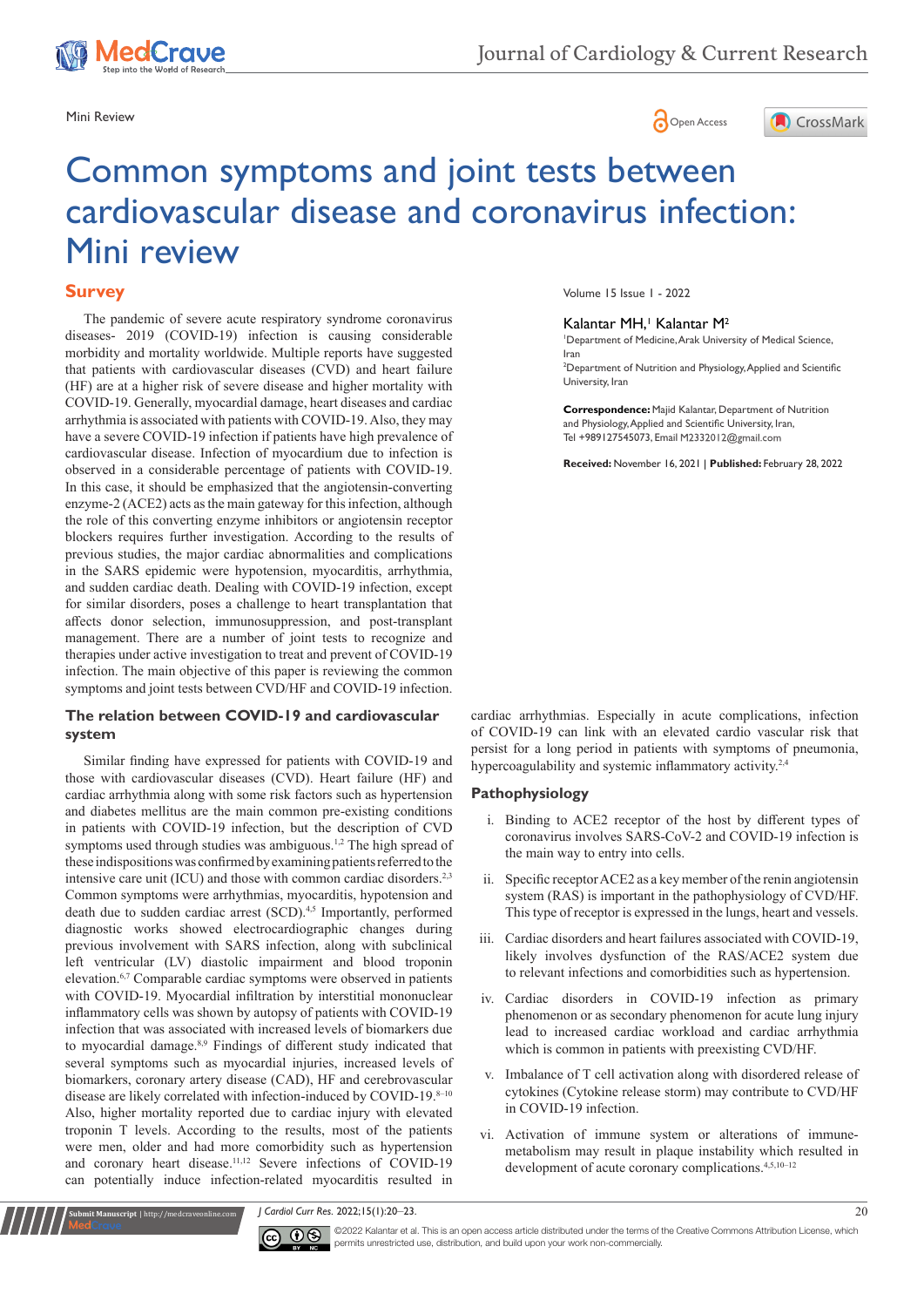*Common symptoms and joint tests between cardiovascular disease and coronavirus infection: Mini review* **<sup>21</sup>** Copyright:

# **Symptoms and signs**

Patients with COVID- 19 infection may be have different symptoms with those of heart failure. Therefore, it is important that it be considered as a confuse factor in patients with CVD/HF. So all admitted patients should be tested for COVID- 19 infection as soon as possible.2,12 Clinical and laboratory screening results as well as pneumonia and pulmonary oedema should be considered as criteria for admission to specific COVID units.12,13 Symptoms of COVID-19 pneumonia according to clinical signs are very hard and may be different from pulmonary congestion. Symptom such as fever, dry cough, anosmia also pulmonary crackles are more specific for COVID-19 infection, but may be confused when compare with pulmonary symptoms caused by lung congestion.<sup>4</sup> Fever is not the only determinative symptom for a COVID-19 diagnosis, because according to latest findings fever on admission was diagnose only for 44% of patients, although during hospitalization fever developed in 89% of patients.13 Frequently, COVID- 19 infection may cause profound fatigue and breathlessness, also fever and hypoxaemia may cause tachycardia, which is common in patients with acute HF. Chest pain and angina may observed in normal or COVID-19-related myocarditis patients or takotsubo syndrome.6,7 Develop dyspnoea and hypoxaemia reported in most patients with severe COVID- 19 from 5 to 10 days after onset of infection, which then rapidly convert to acute respiratory distress syndrome (ARDS) and dysfunction or multiple organ failure.<sup>14,15</sup>

## **Prevention of COVID-19 in patients with CVD/HF**

There is a clinical irregularity to assess and treating CVD/HF patients with COVID-19, because symptoms of both conditions overlapped and reinforce each other to produce. However, to examine and clarify the issue limited data exist in this regard for management of CVD/HF patients with COVID-19.1,10 These problems pose significant challenges to afford optimal care to patients for clinicians worldwide. It is important that all necessary measures are taken to ensure prevention of disease in crucial CVD/HF patients. If do not need any urgent requirements to patients should avoid routine visits to hospitals. So, virtual visits and contacting CVD/HF patients indirectly should be replaced to elective routine care before their clinic appointments. This type of patients monitoring may also be important to play up patients and reduce their stress. Medical staff should also turn the office into indirect visits if possible, especially with the help of video calls. It is better to some symptoms such as heart rate, heart rhythm and blood pressure be controlled by patients, if necessary equipment is available for patients.<sup>4,12</sup>

## **Routine laboratory exams and specific joint tests**

Because health care professionals involved in caring for patients with Covid-19 may also be unknowingly carriers of the virus, so they should consider routine laboratory examinations and joint tests to ensure the safety of all patients. Health care professionals and medical personnel with symptoms of Covid-19 should isolate themselves as long as their test for infection is negative. It is very important that they strictly follow the regulations. Some biomarkers and specific tests are currently under investigation for their role in determination of prognosis in patients with COVID-19 are introduced below.1,12

# **Routine laboratory exams**

#### **Blood cell count**

The white blood cell count may be normal or decreased in the early stage of COVID-19, while lymphocyte count is decreased. Both the absolute number of lymphocytes and the ratio of lymphocytes to white blood cells are reduced. The intensity of Covid-19 is inversely

related to the number of lymphocytes with a decrease in the number of lymphocytes associated with an increase in mortality.13,14

#### **Lactate dehydrogenase level (LDH)**

Lactate dehydrogenase (LDH) is an important biomarker of interest, especially since elevated LDH levels have been connected to worse outcomes in patients with other viral infections in the past. The latest data in COVID-19 patients suggests that there is a significant difference in LDH levels between patients without severe disease. Elevated LDH levels related to the severe disease and increased mortality in patients with Covid-19. Although more studies are needed to confirm this results.<sup>1,16</sup>

#### **Troponin**

The results of various studies show that the high value of troponin with high sensitivity indicates a negative prognostic index associated with heart damage in patients with COVID-19. More than 20% of hospitalized patients with COVID-19 had myocardial injury. Higher rates of major complications, including cardiac arrhythmia, acute renal injury, ARDS, the need for mechanical ventilation, and death were observed in patients with high troponin levels. These data have been confirmed in more recent studies. $17,18$ 

#### **ESR**

Increased erythrocyte sedimentation rate (ESR) has been reported in confirmed patients with COVID-19. The increase in ESR levels continued for a long time even after the patient recovered from COVID-19, while all the results related to tumor, tuberculosis, rheumatic diseases, anemia, etc. could not explain the abnormal increase in ESR presented in this case. The available evidence cannot explain the exact increase in ESR, possibly linking abnormal pathological changes in some COVID-19 patients with a negative prognosis and providing a clue to the mechanism of progression of the disease in COVID-19 and its prognosis.<sup>1,19</sup>

# **Ferritin**

Elevated blood levels of ferritin were observed in patients with severe COVID-19 compared with patients with non-severe symptoms. Therefore, serum ferritin levels were closely related to the severity of COVID-19. Ferritin is a key mediator of immune disarray especially under extreme hyperferritinemia, via direct immune-suppressive and pro-inflammatory effects, contributing to the cytokine storm. Many patients with diabetes show high serum ferritin levels and are known to have a higher risk of serious complications from COVID-19. Laboratory findings in patients with severe covid-19 confirm cytokine storm-compatible results, including high inflammatory markers such as high serum ferritin level which are associated with vital and lifethreatening diseases.<sup>1,20</sup>

#### **Magnesium**

Recent findings indicate that hypermagnesemia is an important indicator of disease severity and adverse outcome in SARS-CoV-2 / COVID-19 infections. Patients with hypermagnesemia had significantly less oxygen saturation in room air (80%) than patients with normomagnesemia (87%). Patients with hypermagnesemia received significant dexamethasone and oxygen supplementation. Researchers recommend that serum magnesium be added to the panel of tests typically ordered to assess severe COVID-19 infection.21

#### **CPK-mb or Creatine kinase-MB**

Elevated levels of creatine kinase-MB (CK-MB) confirmed based on a number of published papers which were correlated with the severity of COVID-19 in patients. Several review articles have

**Citation:** Kalantar MH, Kalantar M. Common symptoms and joint tests between cardiovascular disease and coronavirus infection: Mini review. *J Cardiol Curr Res.* 2022;15(1):20‒23. DOI: [10.15406/jccr.2022.15.00545](https://doi.org/10.15406/jccr.2022.15.00545)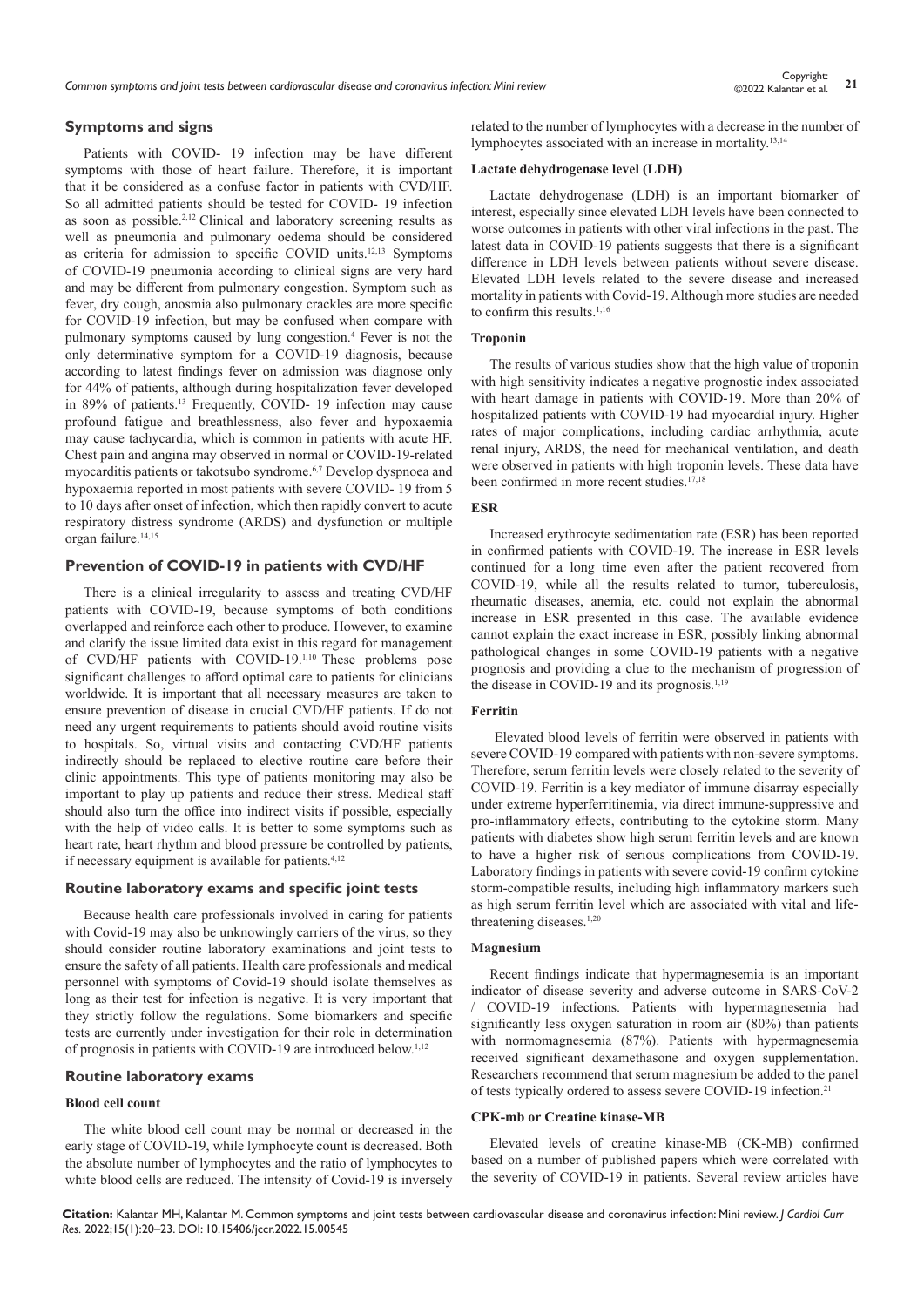recently focused on the association of CK-MB levels with mortality risk in patients with Covid-19. However, the results obtained from various studies are contradictory.<sup>8,9</sup>

# **D-dimer**

D-Dimer in a health blood plasma circulation as a product of fibrin degradation (fibrinolysis) is at low concentration. Since active blood coagulation, resulting in fibrinolysis, is associated with increased plasma D-dimer concentrations, it has been shown to be a clinically useful biomarker for thrombotic disease. The most well-known use of the D-dimer test in patients with suspected venous thromboembolism and its screaming is pulmonary embolism (PE) with increased D-dimer and is widely used to help rule out a diagnosis. New findings indicated that COVID-19 can may be associated with elevated D-dimer.<sup>22,23</sup>

## **Special joint tests**

## **Brain natriuretic peptides (BNP)**

Brain natriuretic peptide (BNP) or N-terminal pro brain natriuretic peptide (NPBP) in high concentration may be found in COVID-19 patients and which indicates a simultaneous dysfunction of the heart and a weaker clinical course. However, they are not specific for the simultaneous detection of CVD / HF in COVID-19. Also low levels of brain natriuretic peptides have a high negative predictive value and may eliminate simultaneous cardiac dysfunction.4,24

# **Markers of inflammation and thrombogenicity**

Increased level of C-reactive protein, erythrocyte sedimentation rate, and other markers of inflammation and thrombogenicity such as ferritin, interleukin-6, lactate dehydrogenase, fibrinogen, and D-dimer observed in most patients. The increase in these markers is associated with high mortality. For lowering the risk of mortality and also to identify patients at increased risk of thromboembolic disease, markers of inflammation and the risk of thrombosis should be determined first and repeated every 2 to 3 days if when clinical condition worsens is suspected.<sup>1,4</sup>

#### **Biomarkers of organ damage**

Related laboratory and clinical parameters of sequential organ failure assessment (SOFA), was reported as a predictor of poor prognosis in COVID-19 patients. In addition to the increase in serum troponin an increase in serum transaminases and bilirubin, as markers of liver damage, myoglobin and creatine kinase, as markers of skeletal muscle injury, and serum creatinine, as a marker of renal impairment may be associated with COVID-19. Markers of organ injury should be determined at the time of hospitalization and during the clinical course when the patient's clinical conditions worsens.1,4

#### **Supplementary exams**

#### **ECG**

Heart damage is associated with more detrimental consequences in patients with Covid-19. All of these effects exacerbate heart damage and may be detected in different patterns on the electrocardiogram (ECG). So far, only a small number of patients have had a complete set of blood and ECG tests. Therefore, not all biochemical markers were included in the detection process. The correlation between ECG pattern change, increased troponin and LV function in echocardiography may help to better explain ECG changes in patients with COVID-19.17

#### **Transthoracic echocardiography**

COVID-19 patients with a history of CVD/HF may often show worsening heart function during the course of the disease due to infection-induced myocardial damage. Some patients without a history of heart disease may develop thickening and myocardial edema and decreased left ventricular systolic function. Therefore, echocardiography should be considered in all patients with CVD/HF and suspected COVID-19 to assess cardiac function.<sup>1,4,6,7</sup>

#### **Lung ultrasound**

Lung ultrasound (LUS) is useful for diagnosing and estimating pulmonary congestion and pulmonary infiltration. Of course, LUS images are considerably abnormal, making it difficult to detect CVD/ HF and COVID-19. Bilateral B lines are common for CVD/HF and COVID-19. Compared to CVD/HF, the distinguishing features of COVID-19 are pleural line thickening and freezing. It should be noted that detecting these changes requires more skills than the standard LUS approach. Therefore, LUS can only be useful to rule out significant pulmonary involvement in patients suspected of having COVID-19 and CVD/HF infection.4,25

# **Coronary angiography, tomography scan, cardiac magnetic resonance imaging**

Patients with COVID-19 and CVD/HF may sometimes show concomitant coronary artery disease. Coronary angiography indicators and intervention methods for coronary artery disease are suggested. In patients with suspected myocarditis, coronary angiography is recommended to rule out acute coronary syndrome. Magnetic resonance imaging of the heart may also be considered in COVID-19 patients with suspected cardiac involvement. Endomyocardial biopsy may be limited to severe or refractory CVD/HF cases, and histological diagnosis may influence treatment decisions.<sup>1,4,26</sup>

## **Differential diagnosis**

Differences between new-onset CVD/HF and COVID-19 are very important. It is noteworthy that the symptoms of shortness of breath (dyspnoea), cough and fatigue are properly differentiated between the two diseases. Some cases need further investigation, including patients who have had epidemiological contact or people with fever and respiratory symptoms, features of chest X-ray and/or CT-19 imaging, normal or decreased white blood cell count in the early stages, decreased lymphocyte count, positive for nucleic acid Virus or gene sequencing should be considered for COVID-19. In cases where Covid-19 infection is associated with myocardial injury or underlying cardiovascular disease, it can be detected by echocardiography through a variety of methods, including signs, symptoms, biomarkers, as well as structural and functional abnormalities of the heart. It should also be distinguished from other lung diseases, pulmonary embolism, pericardial disease, severe anemia, and the other cases.<sup>27,28</sup>

# **Conclusion**

New challenges were posed by the prevalence of COVID-19 worldwide for physicians and people around the world through the communities. Cardiovascular diseases are common in patients with COVID-19 or with CVD/HF who are prone to infection. Therefore, it is necessary for this group of patients to take careful preventive measures. In addition, CVD/HF patients are at higher risk of serious complications after contracting any type of infection, and therefore will experience more severe illness and mortality if they develop COVID-19 infection. The recent research results show that myocardial damage, heart disease and cardiac arrhythmias are observed during COVID-19 infection. Tracing symptoms and conflict with COVID-19 infection is important in any hospitalized CVD/HF patient who is hospitalized because symptoms may overlap significantly. Due to the expansion of research and scientific results, it should be emphasized that the existing recommendations are mainly based on the current

**Citation:** Kalantar MH, Kalantar M. Common symptoms and joint tests between cardiovascular disease and coronavirus infection: Mini review. *J Cardiol Curr Res.* 2022;15(1):20‒23. DOI: [10.15406/jccr.2022.15.00545](https://doi.org/10.15406/jccr.2022.15.00545)